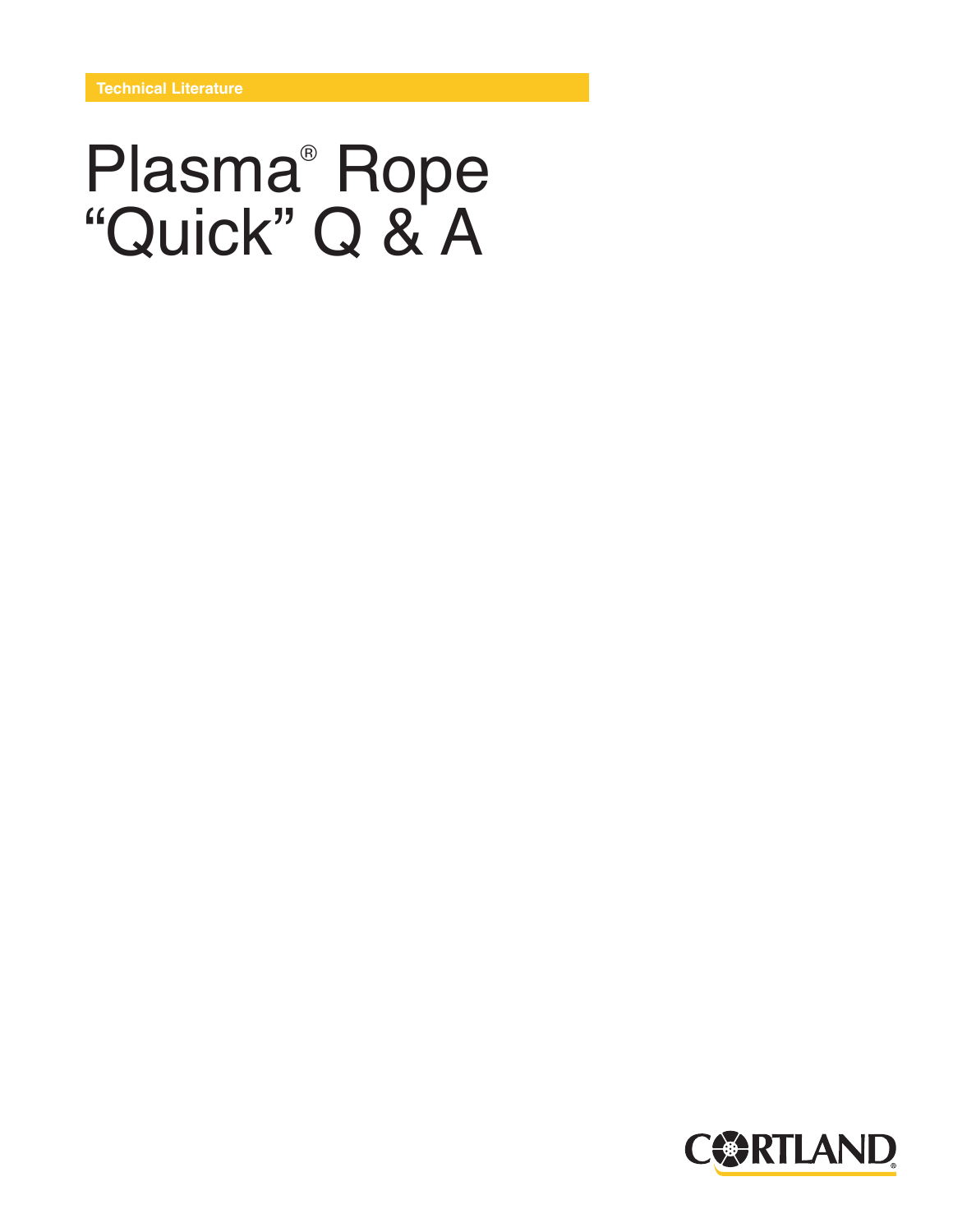# **Plasma® Rope "Quick" Q & A**

This brief guide is designed as a quick reference guide to basic questions on Cortland's Plasma® 12 Strand and 12x12 construction synthetic ropes. For additional information please contact Cortland at 360 293 8488, toll-free at 888 525 8488 or at cortlandcompany.com.

# **Q: How does Plasma® HMPE (High Modulus Polyethylene) fiber rope compare with conventional synthetic fiber ropes such as nylon, polyester, polyester/polypro combo and polypropylene ropes?**

- **A:** Plasma® fiber is an HMPE fiber rope which is produced in a specialized process, and in rope form represents the best strength/weight ratio of most popular high modulus synthetic ropes.
	- They have similar strength, weight, elongation and abrasion/cut resistant properties to ropes manufactured from Dyneema® HMPE fibers.
	- Plasma® ropes are more cut and abrasion resistant than conventional synthetic fiber ropes.
	- They are much lighter and stronger than nylon and polyester.
	- They have similar elongation properties to wire rope; they are not good for applications needing elastic elongation.
	- They have superior bend, flex fatigue and repeat loading characteristics to wire rope and most conventional synthetics.
	- Plasma® ropes are more expensive than wire or conventional synthetics but offer longer service life and safety through ease of handling flexibility and weight.

# **Q: Can a Plasma® 12 Strand or 12x12 rope replace an equal size wire rope with the same strength?**

- **A:** Yes almost but it really depends on a few factors
	- Size of the Plasma® rope
	- Quality and strength rating of the particular wire rope being compared against
	- Plasma® torque-free braided ropes are typically "over-sized" when new and in a relaxed state. Once loaded, or proofloading takes place, construction elongation and splice setting is reduced and the final O.D. of the Plasma® rope can be compared to the wire.

#### **Q: How do Plasma® torque-free braided ropes compare against other popular high modulus synthetic fiber ropes?**

- **A:** Plasma® HMPE ropes are more popular than Aramids, (e.g. Kevlar® and Technora®) and LCP ropes (Liquid Crystal Polymer).
	- Lighter weight; they float
	- Similar elongation properties; except Aramids and LCP have zero creep
	- Superior UV and abrasion/cut resistance

#### **Q: Does the Cortland Plasma® process for HMPE fiber result in a shorter service life than other HMPE ropes?**

**A:** Simply not true. The Plasma® process enhances the base HMPE fiber by further aligning its molecules; effectively increasing fiber strength efficiency. Plasma® ropes when used at typical application WLL, handled correctly and maintained, will provide equal or better performance and service life to competing HMPE braided ropes. Cut resistance, elongation and fiber flex fatigue is sufficient to successfully compete against competitive yarns and ropes. This has been proven multiple times for many years now.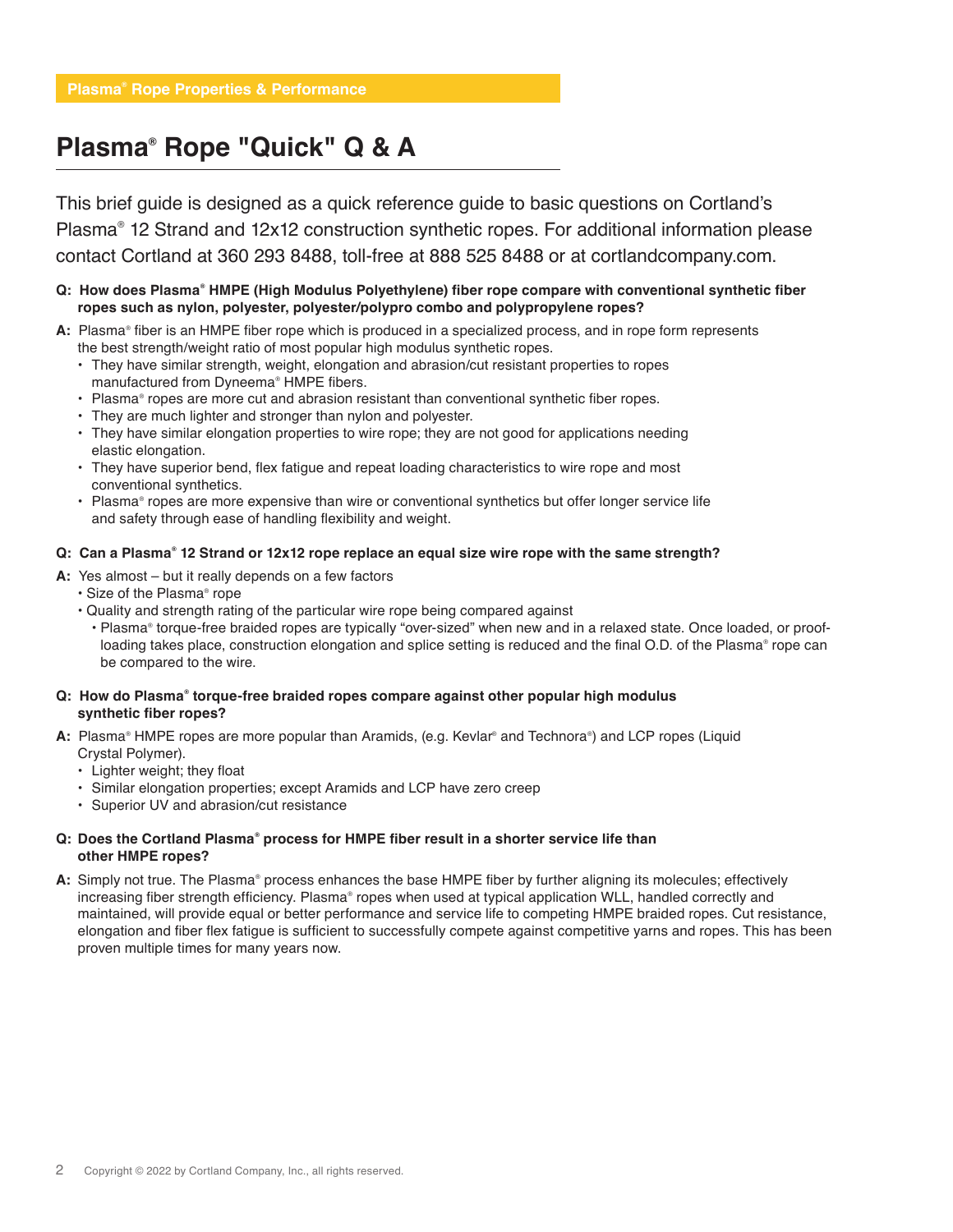# **Plasma® Rope Properties & Performance**

# **Q: What is the proper Work Load Limit (WLL) for a Plasma® rope application?**

- **A:** A WLL is a designated MBL rating capacity limit for a rope or rope sling which is determined by many dynamic factors and ultimately determined by the responsible qualified person supervising the use or handling the rope in the application. Determination of WLL and Design Factor (DF) must always have safety as its primary consideration.
	- Cortland recommends a standard 5:1 WLL on most of its rope products however, we know that many end users are applying WLLs lower than this.
	- Plasma® sling Hitch Configurations will alter the vertical leg published MBL.

#### **Q: How does Plasma® 12 Strand or 12x12 work on a winch?**

- **A:** These ropes are very popular on winches providing far longer service life and better performance than wire rope. Given the willingness to change shape or slightly flatten from Plasma® ropes, it is important that several steps are taken to ensure excellent winch performance.
	- Make sure the winch surfaces, e.g. flanges and barrels, are clean and not rust-corroded. We do not want to abrade the Plasma® on the winch during deployment or retrieval.
	- Installing the Plasma® braided rope on the winch under tension is key to preventing rope "diving" between layers, which can retard or inhibit rope deployment and retrieval.
		- On single drum winches, a layered "crossover" installation may be preferable.
		- On a split-drum winch, make sure there are enough wraps of Plasma® to grip the working side of the drum without slipping; general recommendation is five or more wraps.
		- On a traction winch, careful consideration must be given to potential friction heat damage. Plasma® does work on traction winches.

#### **Q: How do Plasma® ropes perform in water?**

- **A:** They float and do not absorb water like nylon, polyester and other conventional fibers.
	- Salt or seawater do not affect HMPE fiber ropes.
	- Ropes can be washed with low PH or mild detergents; goal is to remove sharp particulate or grit without damaging Plasma® coating and construction.

#### **Q: Does sunlight (UV) damage Plasma® fibers as it does to conventional synthetic ropes?**

**A:** Plasma® HMPE fiber has the best UV resistance of any popular synthetic fiber used in rope.

#### **Q: How does temperature affect Plasma® ropes?**

- A: Plasma® , as a polyethylene fiber, has a relatively low softening and melting point. It should not be used in applications in which high ambient, reflected or friction-manufactured heat is anticipated or prevalent.
	- High sustained loads on HMPE ropes under approximate temperatures of 65°C or 150°F may cause creep and strength loss.
	- Careful consideration of WLL, loading timing, and other factors allow HMPE ropes to be used in multiple marine and landbased applications in hot environments; including ME mooring.
	- In cold applications, Plasma® HMPE does not lose any strength.

#### **Q: What splice terminations are best to use on a Plasma® rope?**

**A:** There are many splices applicable to Plasma® and HMPE braided ropes. Plasma® 12 strand or 12x12 strand construction ropes do not have a jacket; Cortland does offer Plasma® products with jackets also. The correct splice depends on the application.

#### **Q: How is the coefficient of friction (COF) or grip of Plasma® ?**

- **A:** All synthetic ropes using standard HMPE have a somewhat low COF. They are typically very "slippery"; far more than conventional fiber ropes. Therefore their ability to grip a surface, when new, is poor. As the external fibers wear and abrade, the fuzzy exterior of these ropes increases COF.
	- The polyurethane coating applied to Plasma® does raise the COF slightly. There are also new coatings available which can increase COF on new ropes.
	- The proper splice terminations for Plasma® and HMPE ropes takes into account this low COF.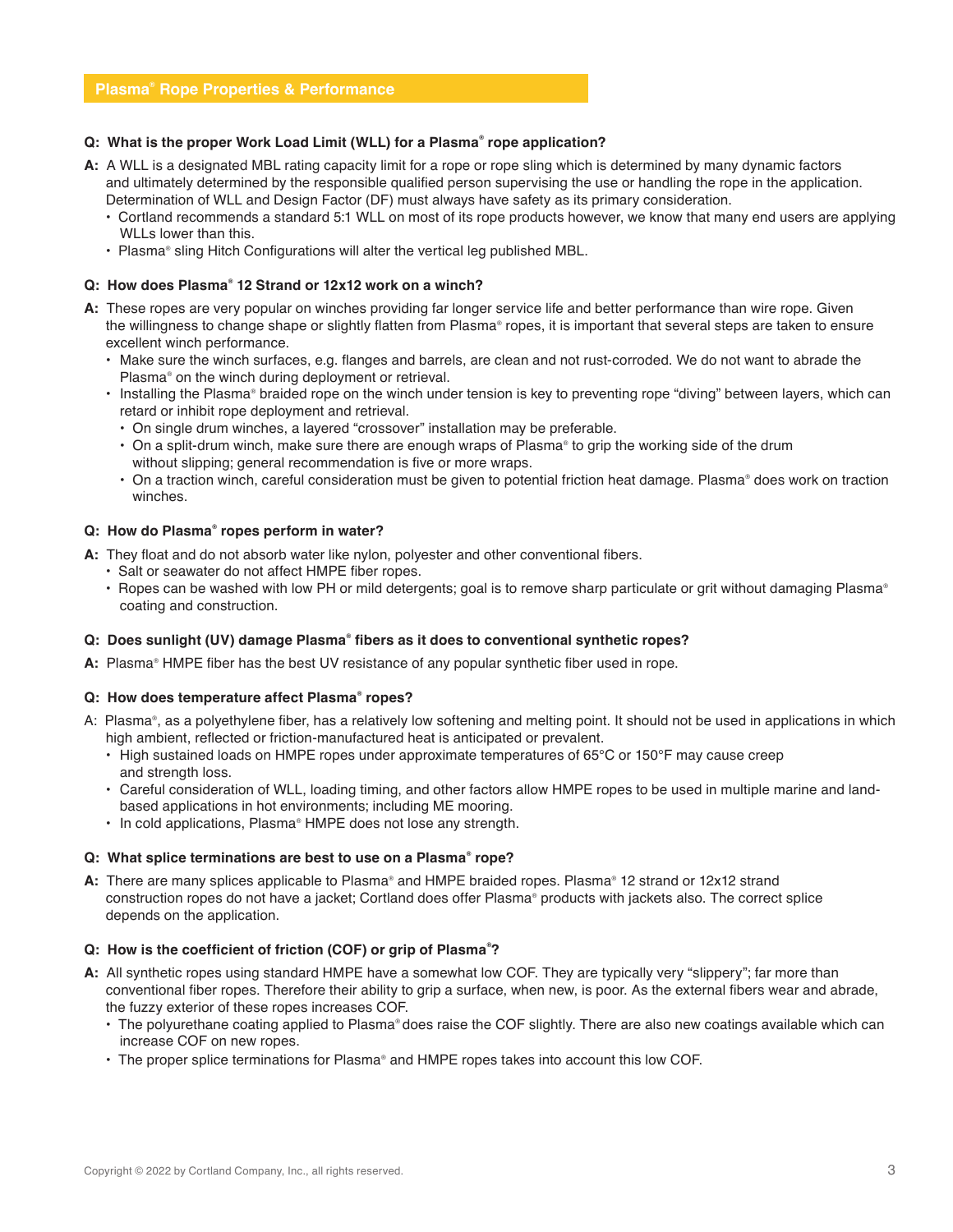# **Plasma® Rope Properties & Performance**

# **Q: What knot is best used on a Plasma® rope?**

**A:** None. Cortland does not recommend the use of knots on its Plasma® ropes because of strength efficiency loss and the slippery surface of the rope. We always recommend a synthetic rope being properly splice terminated to achieve full strength.

# **Q: What thimble termination hardware should be used with a Plasma® rope?**

- **A:** Various types of thimble hardware works with Plasma® rope however, the compressive forces of the rope require a thimble to be properly forged or supported with gussets; heavy duty thimbles are recommended.
	- Make sure the thimble hardware has correct D:d ratio to the rope and is free from burrs and rough surfaces.
	- When connecting a Plasma® rope to a metal shackle, we recommend that the Plasma® eye is protected by chafe gear.
	- A wire rope clip is NEVER acceptable to terminate a Cortland rope.

# **Q: Can the "non-thimbled" eye termination be spliced into another "non-thimbled" Plasma® eye?**

- **A:** Yes. This is a popular method of connecting two working ropes together in the tug ship-assist application; named a "spectacle splice".
	- $\cdot$  The connection, if using similar or close to equal size Plasma® ropes, provides 100% efficiency. If dissimilar sizes are being connected, care must be taken that the difference in size does not result in the smaller rope cutting into the larger rope. In this case we suggest 85% efficiency and usually recommend that one or both of the eyes have chafing gear on it.

#### **Q: Can twist adversely affect the strength and performance of a torque-free braided Plasma® rope?**

- **A:** Yes. Plasma® 12 strand ropes are braided from alternative left and right hand twist "lays". Inducing twist into the braided rope will both lower the strength (reducing the balanced construction), and also make the "opened" twist strands more susceptible to abrasion and cutting.
	- It is always recommended that twist and rotation attempt to be taken out of a Cortland braided rope or sling before application.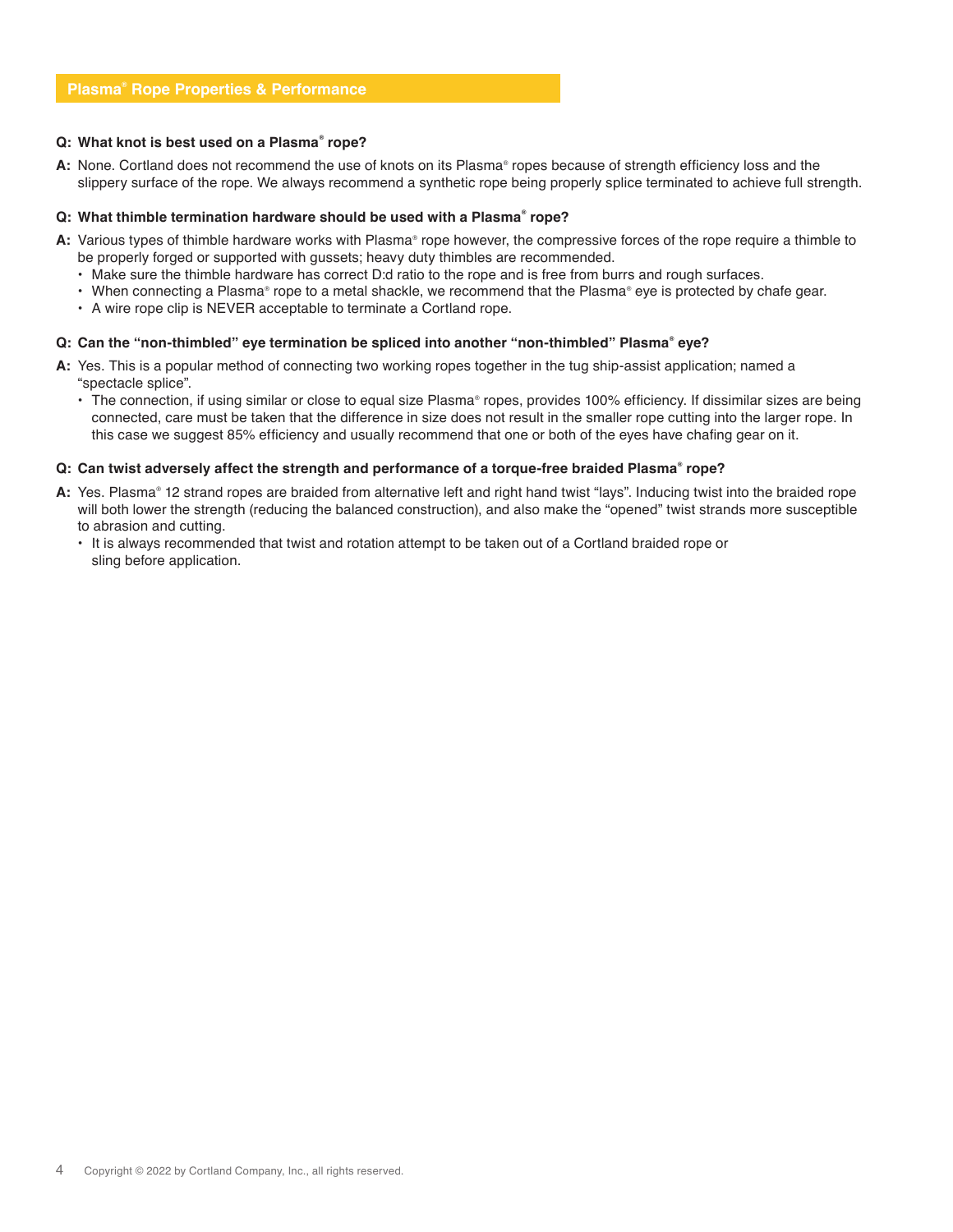# **Plasma® Ropes Care and Use**

- **Q: Assuming that Plasma® rope is properly selected for the application in the correct size, construction and strength, with correct splice terminations, what are the most threatening application factors to a Plasma® rope's performance and service life?**
- **A:** Careful consideration of the application and the dynamics involved. Cutting and abrasion represent the fastest path to strength loss and low service life. Users must carefully consider "path of rope" during use:
	- Is it rubbing against rough surfaces; e.g. chocks, sheaves, etc?
	- $\cdot$  Is heat generated which will affect the rope; Plasma® is typically not selected for use on capstan winches.
	- Should chafing gear be employed?

# **Q: If the Plasma® rope changes shape from original new rope construction, is this bad?**

**A:** Braided synthetic ropes such as Plasma®, which have a hollow core construction, tend to conform to whatever surface they encounter. The rope may compress or flatten against the surface, thereby widening from its original nominal size. This is typical and not a problem unless the edges of the flattened rope are abrading or wearing against a rough surface.

# **Q: If the Plasma® rope exterior becomes worn and fuzzy looking, is this a cause for concern?**

**A:** HMPE fiber ropes build a protective wearing surface as their external micro fibers cut and abrade; this is normal wear. However, if a significant portion of the total volume of strands or rope is worn away, this is an indicator of need to repair or retire the line.

#### **Q: How should I store Plasma® ropes when not in use?**

- **A:** It is recommended that Plasma® ropes be inspected for possible damage (or rope or in splice areas) before they are stored.
	- Storage on reel under low tension is acceptable. Tarps can be put over rope to help prevent environment damage.
	- Storage should not be under other heavy equipment which might cut or distort the rope. Storage in plastic totes is very popular.

#### **Q: How do I learn how to inspect, repair or retire my Plasma® ropes?**

**A:** Please refer to the Cortland Plasma® Rope Sling Inspection Guidelines.